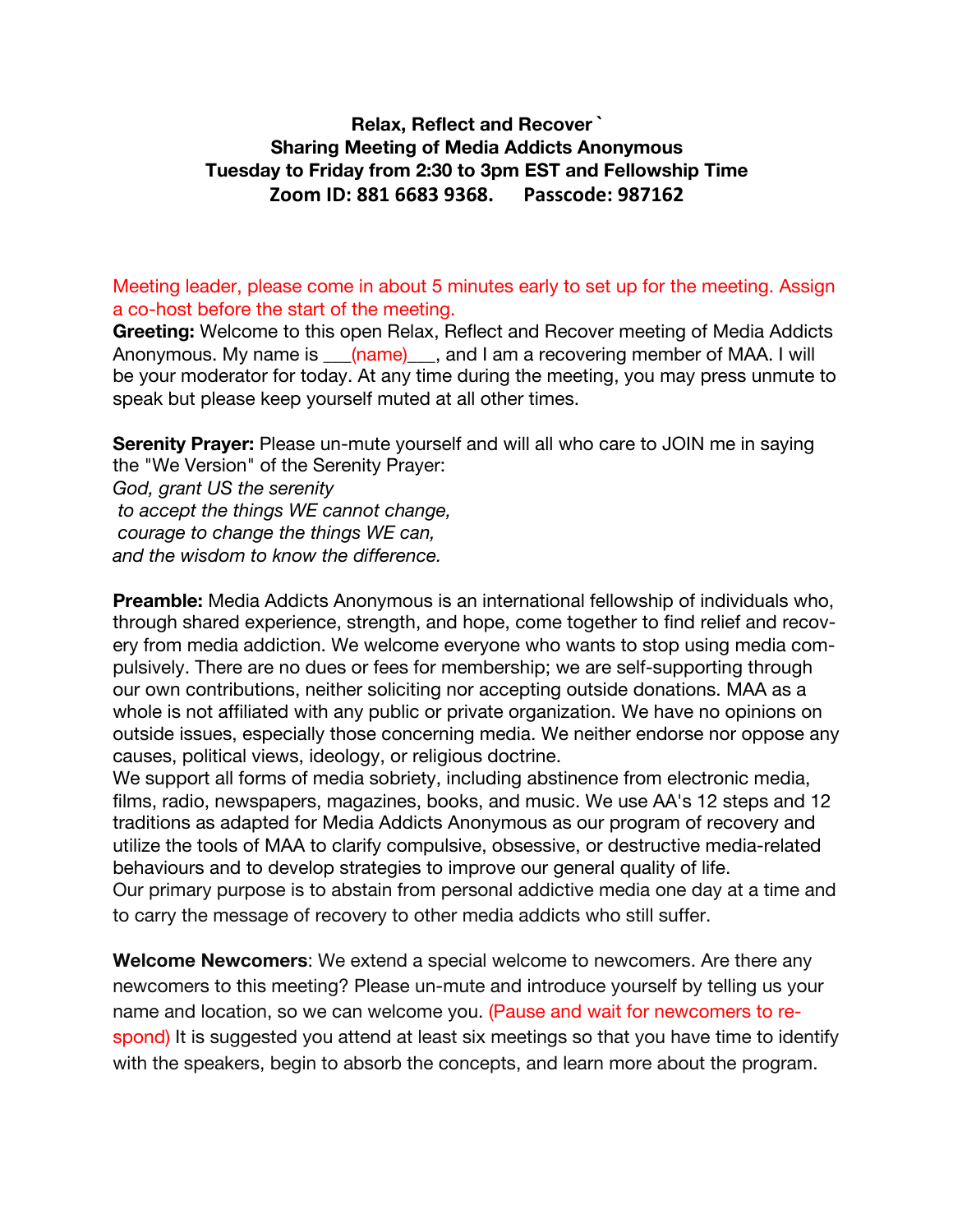After the close of this meeting we will have possibility of fellowship time when we will greet our newcomers informally; everyone is invited!

### **Reading**

**Moderator. Please pick from ONE( other 3 reading options are at the end of the script) of the following. You can do the reading yourself or share your screen and ask for a volunteer to read**

## **READING OPTION 1 Daily reflection.**

**Choose a daily reflection from https://www.jftna.org/jft/index.php or https://www.aa.org/pages/en/daily-reflection or another 12 step daily reflections book**

**Timekeeper:** Who will be our timekeeper for today? <u>(wait for volunteer);</u> Thank you!

**Open Sharing:** If you want to share, please clearly raise your hand in the screen and wait to be called, then unmute yourself. Please tell us your name and, if you're comfortable, your location.

We ask members to focus their shares on the symptoms of their addiction and the tools of recovery from media. We do not engage in cross talk, which we define as interrupting, directly addressing another speaker, commenting on someone else's share, giving advice, or making suggestions. Please do not mention media titles or specific content of our addictive media.

Please limit your share to \_\_\_ minutes.( Share time is at the discretion of leader. 2 minute shares if meeting is 12 people or larger. 3 minute shares for smaller meetings) Read if shares are 3 minutes:

Timekeeper, will you please let the person sharing know when two minutes are up and again at three minutes? Those who share: please acknowledge the timekeeper's warning at 2 minutes by saying, "Thank you," and at 3 minutes, please wrap up quickly. Who would like to speak?

### Read if shares are 2 minutes:

Timekeeper, will you please let the person sharing know when one minute is by raising a finger and then say "times up" at 2 minutes? Those who share: please acknowledge the timekeeper at 2 minutes by saying, "Thank you," and please wrap up quickly. Who would like to speak?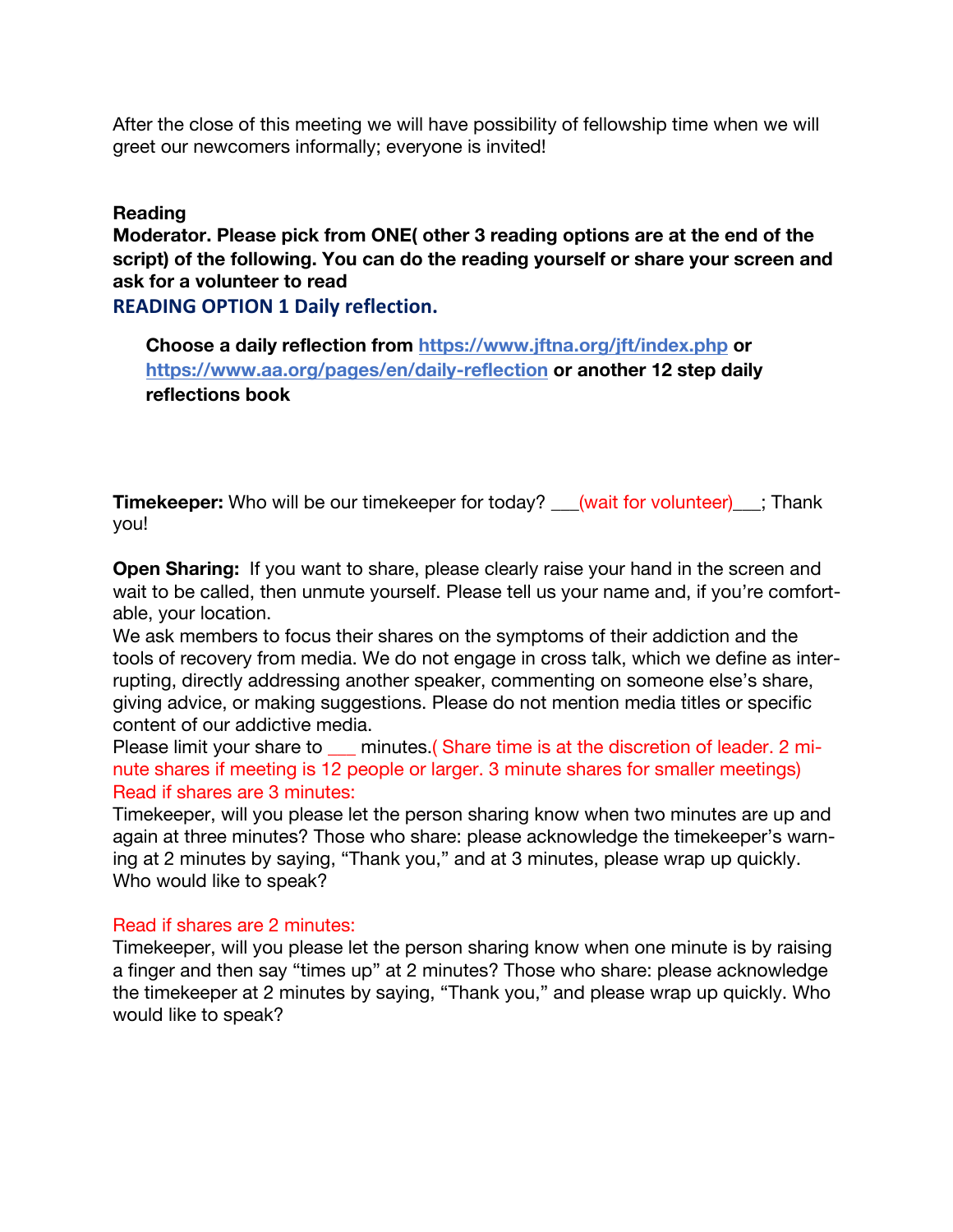#### **Wrap Up at 27 minutes:**

That's all the time we have for sharing today. If you did not have a chance to share at this portion of the meeting, you can share during the fellowship time after we close.

Who will be willing to host the fellowship time ? (when you get a volunteer, make this person HOST.)- Note- if you do NOT make this person HOST( not just co-HOST, you will not be able to leave the meeting early without shutting down the meeting for all.)

**Seventh Tradition:** It is now time for the 7th Tradition and announcements. MAA has no dues or fees. We are self-supporting through our own contributions. Contributions can be made via PayPal on the MAA website. Please give what you can, and if you can give nothing at this time, keep coming back because you are more important than your money.

**Announcements** This group holds its business meeting the last Tuesday of the month following the close of the meeting. The next business meeting will be held on Tuesday, ( insert month and date). If you are interested in being a meeting leader for the month of\_(insert next month)\_\_\_\_\_, please attend our business meeting or contact me or another meeting leader after the meeting.

Are there any other announcements? ( Wait for response)

**Closing:** In closing, the opinions expressed here today are strictly those of the individuals who gave them. The things we have heard here are spoken in confidence and should be treated as confidential. Let us talk to each other, reason things out with someone else, and let there be no gossip or criticism of one another, but only Love, Understanding, and Fellowship.

**Closing Prayer:** Please un-mute yourself and will all who care to JOIN me in saying the "We Version" of the Serenity Prayer: *God, grant US the serenity, to accept the things WE cannot change, courage to change the things WE can, and the wisdom to know the difference.* 

Thank you everyone for a great meeting!

\*\*Note- if you do NOT assign a new HOST( not just co-HOST, you will not be able to leave the meeting early without shutting down the meeting for all.)

(Fellowship/ Newcomer Meeting ends at latest 15 minutes after the end.)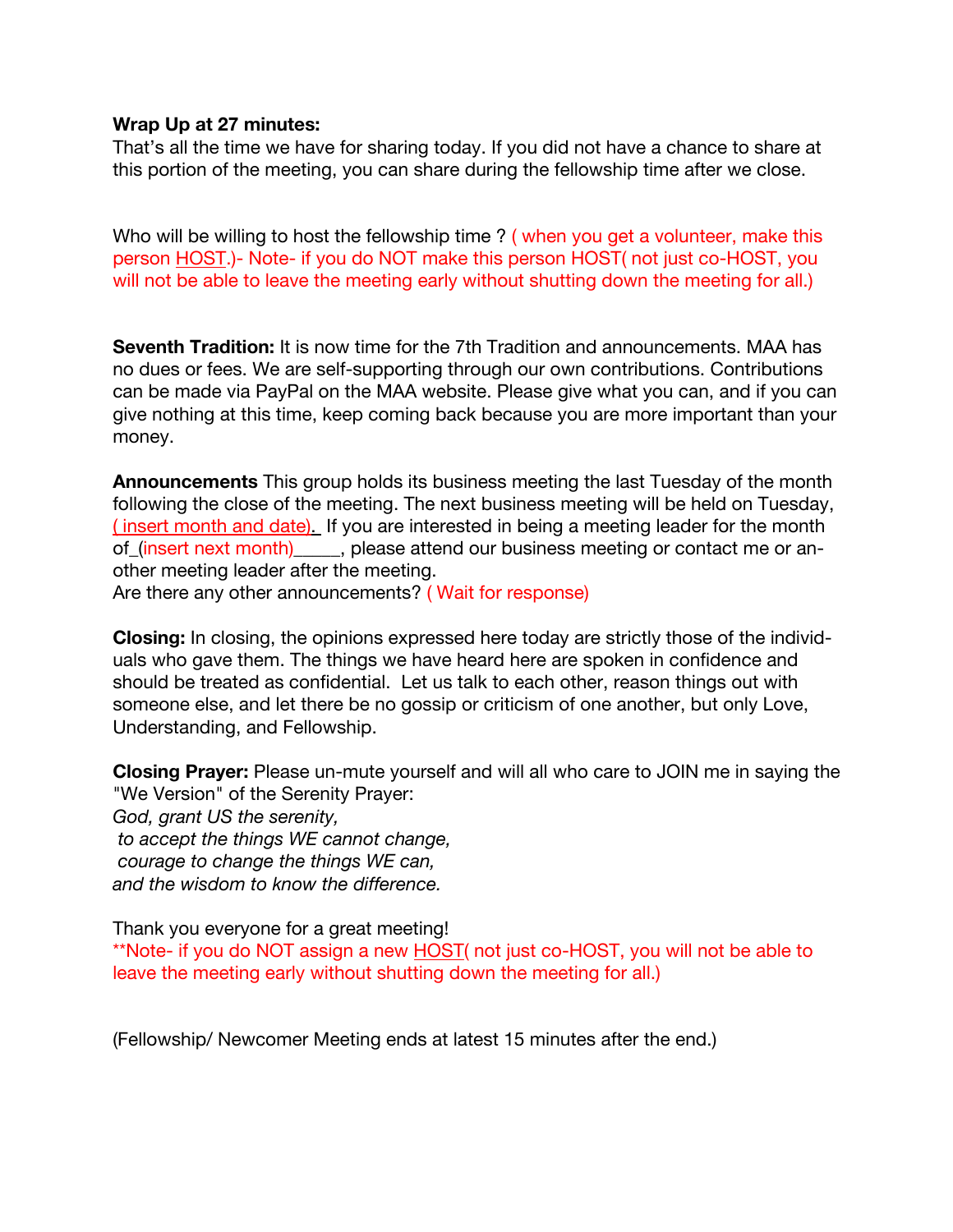## **READING OPTION 2 The Step 9 Promises :**

If we are painstaking about this phase of our development, we will be amazed before we are half way through. We are going to know a new freedom and a new happiness. We will not regret the past nor wish to shut the door on it. We will comprehend the word serenity and we will know peace. No matter how far down the scale we have gone, we will see how our experience can benefit others. That feeling of uselessness and self-pity will disappear. We will lose interest in selfish things and gain interest in our fellows. Self-seeking will slip away. Our whole attitude and outlook upon life will change. Fear of people and of economic insecurity will leave us. We will intuitively know how to handle situations, which used to baffle us. We will suddenly realize that God is doing for us what we could not do for ourselves. Are these extravagant promises? We think not. They are being fulfilled among us—sometimes quickly, sometimes slowly. They will always materialize if we work for them. (Pass)

# **READING OPTION 3 The Signs and Symptoms of Media Addiction**

- 1. Dissatisfaction with life— We depend on media for relief from our pain and problems. Media is our main source of relaxation, recreation, reward and relationship and we feel bored and empty when not using.
- 2. Time irreverence— Electronic media distract us from our goals as it takes priority over everything else. When bingeing or grazing we lose track of time and forget what is important.
- 3. Exhibiting risky behaviour—We endanger our life or other people's lives to get our media fix. We may drive while sending text messages, overeat while bingeing on TV or deprive ourselves of sleep while gaming.
- 4. Mental obsession— We are preoccupied with the news, social media etc., and so we want our devices with us at all times. We have fear-of-missing-out.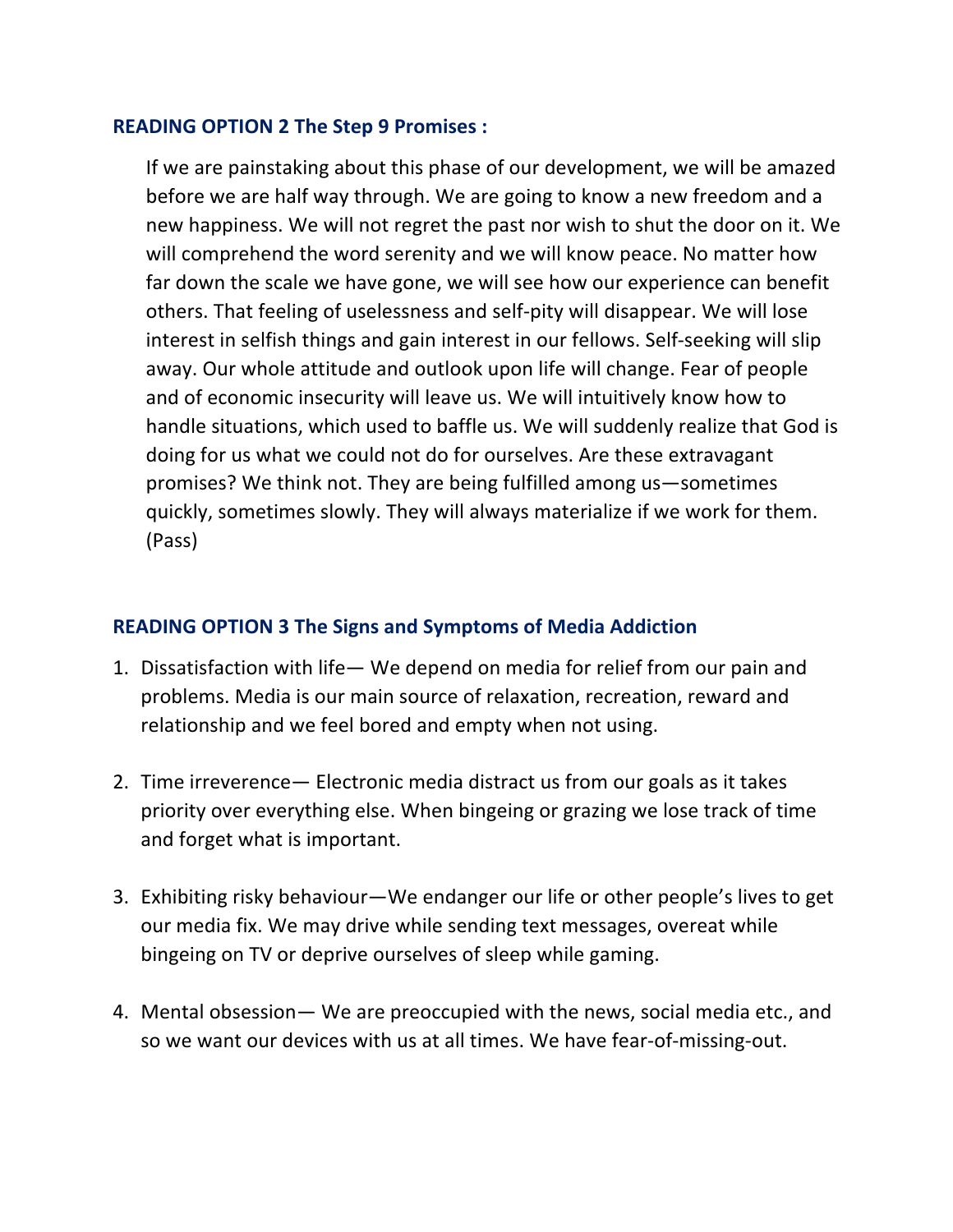- 5. Isolation— We prefer to stay indoors on media rather than outdoors in nature or socialising. Even in the company of others we don't interact but lose ourselves in our devices, which makes us feel lonely and remorseful.
- 6. Compare and despair—Through our media use we compare ourselves with others and may create an online persona we think people will like and respect. Unable to live up to this ideal version of ourselves we end up in despair.
- 7. Avoidance of work and inability to plan and prioritise tasks— Because we use our time to be on media we procrastinate on necessary tasks and thus jeopardise the success of our education, work etc. Poor time management may lead to a crisis, often followed by a new binge.
- 8. Obsession with fantasy—Our need for romance and sex is increasingly satisfied through fantasy, as presented by media. We lose the ability to have real relationships because of unrealistic expectations. We become dissatisfied, feel disconnected and lonely.
- 9. Depression, shame, and dishonesty—Depressed and ashamed we lie about our media consumption. We tell ourselves we want to change our lives, but we don't know how to live without our electronic media. Some of us have suicidal thoughts.
- 10.Disconnection from our bodies and nature—We fail to meet our basic needs for rest, sleep, exercise, good nutrition, etc. We avoid the natural world and do not fully enjoy our senses.
- 11.Withdrawal and inability to stop—When we stop using media, we experience withdrawal symptoms such as cravings and agitation. We can't stay stopped and after giving in to our alcoholic media, we find it even harder to try to stop again.
- 12.Physical ailments—Our prolonged media use leads to backache, neck pain, headaches, disturbed sleep, carpal tunnel syndrome, as well as problems with our vision. (Pass)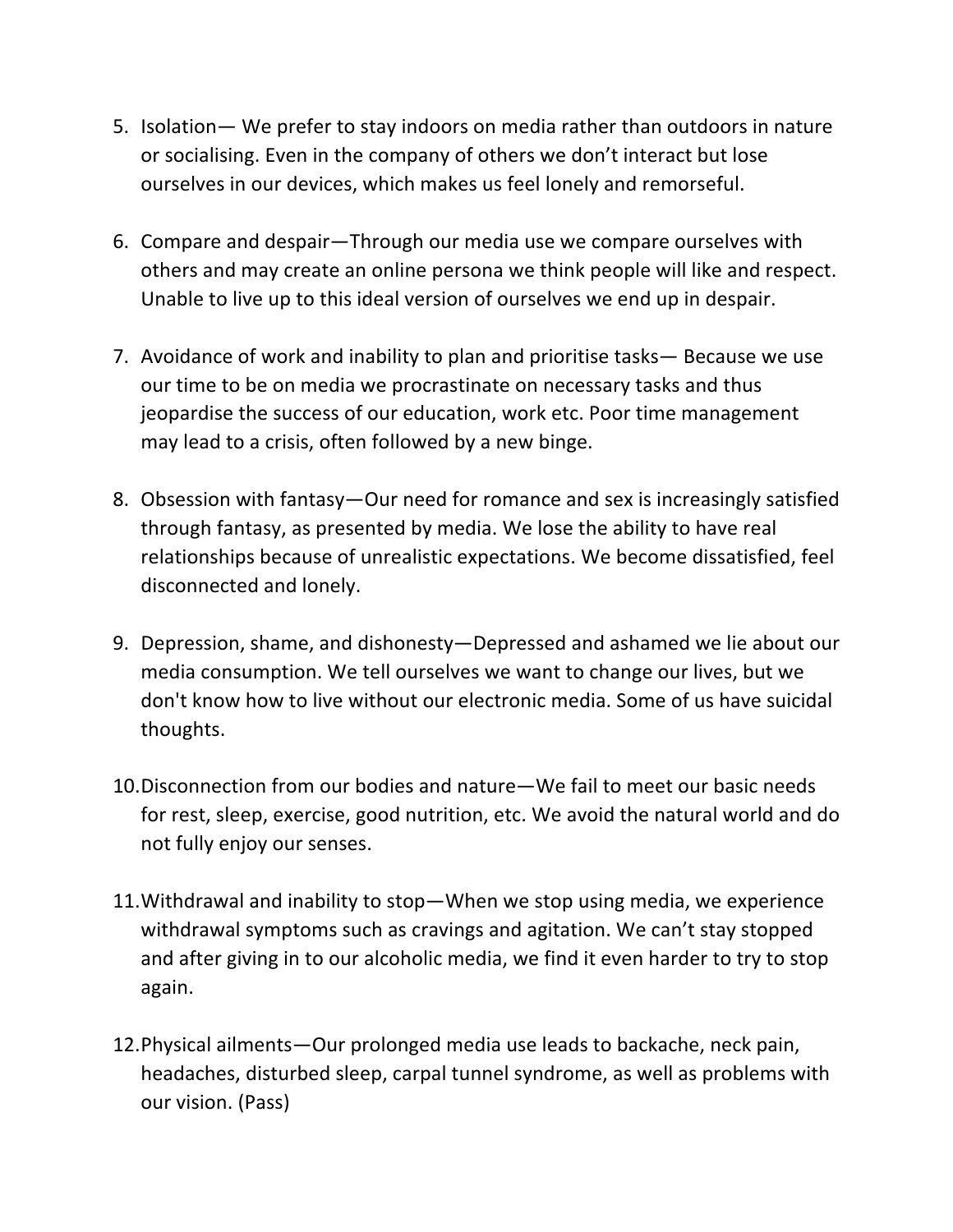# **READING OPTION 4: The Twelve Tools of Media Addicts Anonymous**

- 1. Meetings—Meetings are a place we learn about our addiction. We stop isolating and gather with others who want to recover from media addiction.
- 2. Sponsorship—A sponsor is a media-sober member of MAA who has taken all Twelve Steps and is living the Steps and Traditions to the best of their ability. We ask a sponsor to guide us through the Twelve Steps of Recovery and help us create and use our media sobriety plan.
- 3. Media Awareness and Trigger Identification—We work closely with our sponsor to discover what behaviours trigger the "phenomenon of craving". These are the things that cause us to be out of control and compulsively use electronic media.
- 4. Media Fasting—We recommend fasting from any unnecessary media for a period of time. This helps us see our compulsion more clearly, start to break the cycle, and connect to ourselves and others in deeper and healthier ways.
- 5. Media Sobriety Plan—We make A "Media Sobriety Plan" to help us define what, when, how, where, and why we use our devices.
- 6. Media Replacement Plan—We make a Media Replacement Plan so that we will have enjoyable and healthy activities to replace media.
- 7. Media Withdrawal Plan—We make a Media Withdrawal Plan to help us cope with the moodiness, anxiety, boredom and agitation etc that we may feel when we stop using media. "Sobriety Action Partners," "Sobriety Action Meetings," out-reach calls, tracking urges and asking Higher Power to remove the obsession are a few of the strategies we include.
- 8. Daily Body Care Awareness and Adequate Sleep— We set a media curfew for ourselves and a regular bedtime, and we try to keep electronic media out of